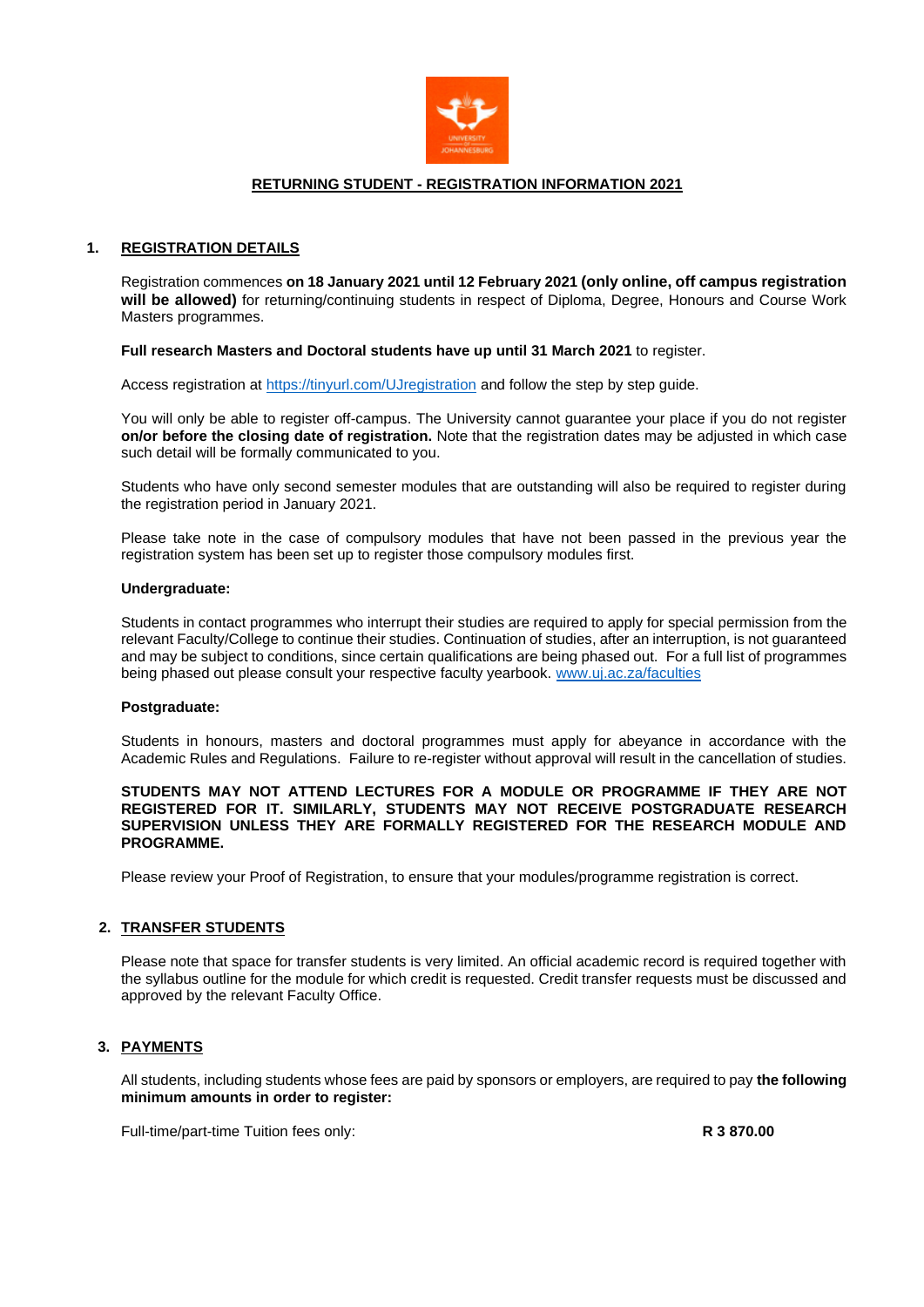### **Residence fees**

• Only students who were allocated a space in a residence must pay: **R 6 470.00**

• Residence students who are provisionally selected/waiting list students only pay: **R 3 870.00**

Please keep proof of payment for at least two (2) years. No refunds will be approved without it. Please note that no refunds will be made during the month of January 2021.

Students presenting a bank deposit slip as proof of payment, will be required to have made the payment **at least 5 working days prior to the registration date**. Students who do not comply with these requirements will not be able to complete the registration process until the payment reflects on the student account.

# **Payment methods:**

- Credit card (E-payments) will reflect on your UJ student account immediately.
- For online E-payments please use the following link: [https://ulink.uj.ac.za](https://ulink.uj.ac.za/)
- Alternative payment methods: <https://tinyurl.com/UJpaymentmethods>

# **3.1 FINANCIAL LIABILITY UPON TOTAL CANCELLATION OF STUDIES OR CANCELLATION OF CERTAIN MODULES**

# **3.2 Please note that should you decide not to continue with your studies you have to cancel your registration at the university.**

# **3.3 The following cancellation rules apply:**

# **3.3.1 Total cancellation of studies**

- Cancellation on or before 20 March 2021: In this case a total refund of one's paid tuition fees and/or residence fees (where applicable) may be processed except for the registration fee and ICT levy
- Cancellation after 20 March 2021 as indicated in point 3.3.2

# **3.3.2 Cancelation of modules**

| <b>First semester modules:</b>                                                                                        | Second semester modules:                                  |  |  |
|-----------------------------------------------------------------------------------------------------------------------|-----------------------------------------------------------|--|--|
| • Cancellation on or before 20 March: No fees payable                                                                 | • Cancellation on or before 01 August: No fees<br>payable |  |  |
| • Cancellation on or before 12 April: 50% credit is   • Cancellation after 01 August: No credit is granted<br>granted |                                                           |  |  |
| • Cancellation after 12 April: No credit is granted                                                                   |                                                           |  |  |
|                                                                                                                       |                                                           |  |  |

| <b>Year Modules:</b>                                         |
|--------------------------------------------------------------|
| Cancellation on or before 20 March: No fees payable          |
| Cancellation on or before 12 April: 75% credit is granted    |
| Cancellation on or before 01 Augustus: 50% credit is granted |
| Cancellation after 01 Augustus: No credit is granted         |

# **4. CHANGES TO REGISTRATION**

- Students will be able to **add or cancel modules** on the **online registration** system [\(ulink.uj.ac.za\)](https://ulink.uj.ac.za/Default)
- Additions of modules can only be done during the registration period. No further additions of modules will be permitted.
- Students with 2nd semester modules outstanding must also register during the January registration period.
- In order to change or cancel a qualification, students will be required to complete the cancellation form. Failure to complete this form and ensuring that it reaches the relevant faculty officer will result in students being liable for the fees of the relevant year.
- Telephonic cancellations will not be accepted.
- Requests for cancellation of studies or modules should be submitted to the relevant faculty officer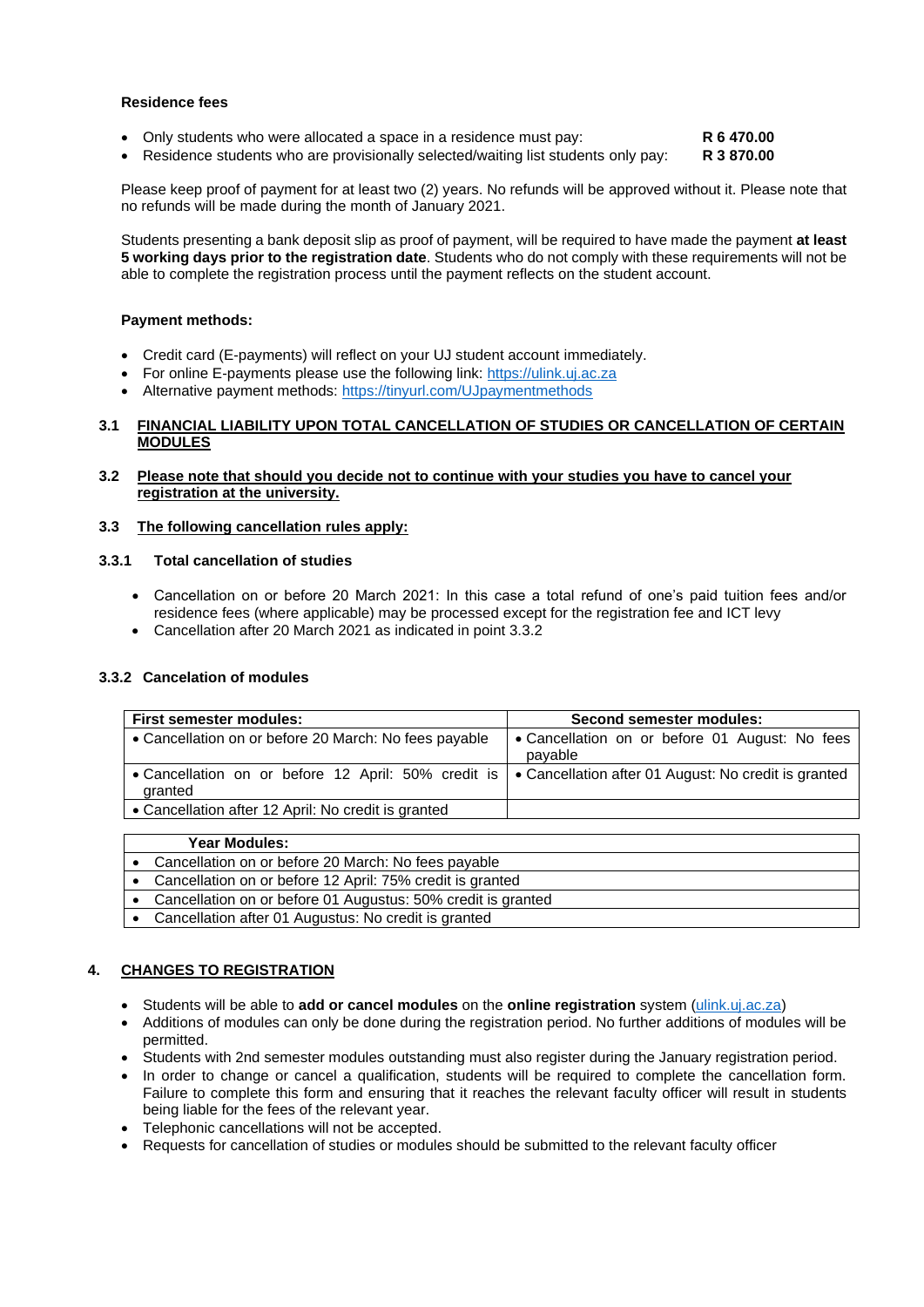• Students who fail to notify the University officially before the prescribed dates will forfeit any claim to the reimbursement.

# **5. FACULTY/GENERAL REGISTRATION TEL & EMAIL SUPPORT**

The following registration support is available during weekdays 07:30 – 16:00

- Call Centre on 011 559 4555 or
- Online chat facility [www.uj.ac.za](http://www.uj.ac.za/)
- Email to College / Faculty

| <b>COLLEGE /</b><br><b>FACULTY</b>                   | <b>EMAIL ADDRESSES</b>                       |                                                                                                                                                                                                                                                     | <b>CAMPUS</b>                 |  |
|------------------------------------------------------|----------------------------------------------|-----------------------------------------------------------------------------------------------------------------------------------------------------------------------------------------------------------------------------------------------------|-------------------------------|--|
|                                                      | Undergraduate                                |                                                                                                                                                                                                                                                     |                               |  |
| <b>College of</b>                                    | ASK_CBE@uj.ac.za                             | Kingsway<br>campus                                                                                                                                                                                                                                  |                               |  |
| <b>Business and</b><br><b>Economics</b>              | suek@uj.ac.za                                |                                                                                                                                                                                                                                                     | <b>Bunting Road</b><br>campus |  |
|                                                      | mzntozini@uj.ac.za                           |                                                                                                                                                                                                                                                     | <b>Soweto</b><br>campus       |  |
|                                                      | Honours/Postgraduate                         |                                                                                                                                                                                                                                                     |                               |  |
|                                                      | dheyneke@uj.ac.za or iseeletse@uj.ac.za      | Kingsway                                                                                                                                                                                                                                            |                               |  |
|                                                      |                                              | <b>Masters/Doctorate</b>                                                                                                                                                                                                                            | campus                        |  |
|                                                      |                                              |                                                                                                                                                                                                                                                     | Kingsway                      |  |
|                                                      | nathanielm@uj.ac.za                          |                                                                                                                                                                                                                                                     | campus                        |  |
| Faculty of Art,<br>Design and<br>Architecture        | amaritz@uj.ac.za or hselolo@uj.ac.za         |                                                                                                                                                                                                                                                     | <b>Bunting Road</b><br>campus |  |
| <b>Faculty of</b><br><b>Education</b>                | eduqueries@uj.ac.za                          |                                                                                                                                                                                                                                                     | All campuses                  |  |
|                                                      |                                              | Undergraduate                                                                                                                                                                                                                                       |                               |  |
|                                                      | bonganin@uj.ac.za or pearln@uj.ac.za         |                                                                                                                                                                                                                                                     | Doornfontein<br>campus        |  |
| <b>Faculty of</b>                                    | thokom@uj.ac.za or dskanyi@uj.ac.za          |                                                                                                                                                                                                                                                     | Kingsway<br>campus            |  |
| Engineering<br>and the Built                         | Honours/Postgraduate                         |                                                                                                                                                                                                                                                     |                               |  |
| <b>Environment</b>                                   | hastingsm@uj.ac.za or febepgassist@uj.ac.za  |                                                                                                                                                                                                                                                     | Doornfontein<br>campus        |  |
|                                                      | <b>Masters</b>                               |                                                                                                                                                                                                                                                     |                               |  |
|                                                      | pmashaba@uj.ac.za or febehd@uj.ac.za         |                                                                                                                                                                                                                                                     | Kingsway<br>campus            |  |
| <b>Faculty of</b><br><b>Health</b><br><b>Science</b> | web-healthscience@uj.ac.za                   |                                                                                                                                                                                                                                                     | Doornfontein                  |  |
|                                                      | Undergraduate                                | Postgraduate                                                                                                                                                                                                                                        | campus                        |  |
| <b>Faculty of</b><br><b>Humanities</b>               | tmotaung@uj.ac.za<br>(Surnames A-F)          | <b>Masters MPhil Social Policy and Development</b><br>(Honours, Masters and Doctorates) - African<br>Languages; Afrikaans; English; French; Greek<br>and Latin Studies; Linguistics; Cultural Studies;<br><b>Applied Linguistics; Urban Studies</b> | Kingsway<br>campus            |  |
|                                                      | lvandenberg@uj.ac.za<br>(Surnames G-K)       | (Honours, Masters and Doctorates) - Industrial<br>Sociology; Social Impact Assessment; Sociology                                                                                                                                                    | Kingsway<br>campus            |  |
|                                                      | ambozana@uj.ac.za<br>(Surnames L-MAB)        | (Honours, Masters and Doctorates) - Politics and<br><b>International Relations</b>                                                                                                                                                                  | Kingsway<br>campus            |  |
|                                                      | dbotman@uj.ac.za<br>(Surnames MAC-MAQ        | (Honours, Masters and Doctorates) - Journalism,<br>Film and Television; Religion Studies<br>Postgraduate Marks and assessment matters                                                                                                               | Kingsway<br>campus            |  |
|                                                      | mercials@uj.ac.za<br><b>(Surnames MAR-ME</b> | (Honours) - Communication Studies (Surname A<br>- Mi); Psychology (Surname A - Me)                                                                                                                                                                  | Kingsway<br>campus            |  |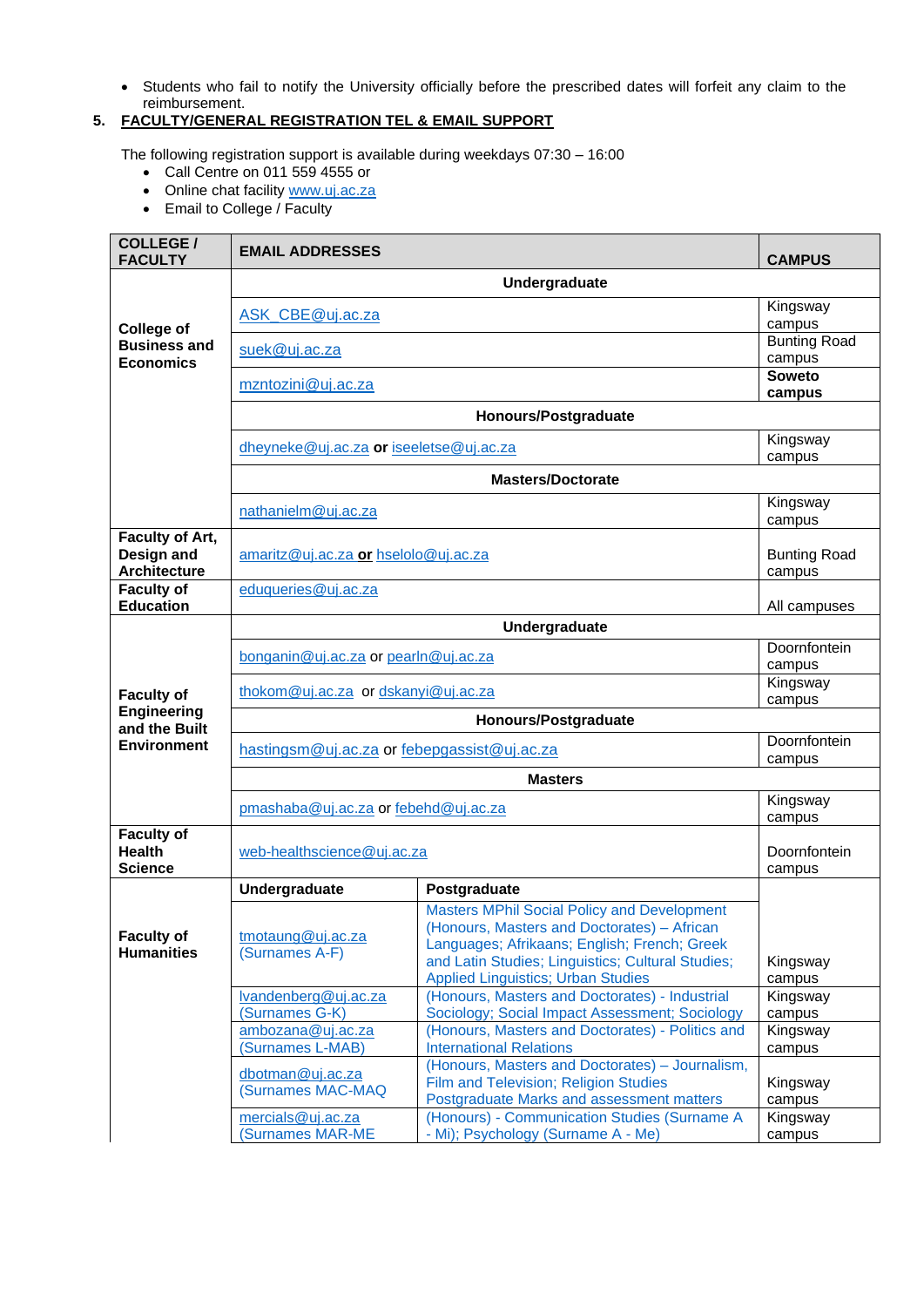|                       |                                            | (Masters) - Psychology (Research); Counselling<br><b>Psychology (Coursework)</b>                                                                                                                                                                  |                    |
|-----------------------|--------------------------------------------|---------------------------------------------------------------------------------------------------------------------------------------------------------------------------------------------------------------------------------------------------|--------------------|
|                       |                                            | (Doctorates) - Communication Studies                                                                                                                                                                                                              |                    |
|                       | ifadal@uj.ac.za<br>(Surnames MF-MOM)       | (Honours) - Communication Studies (Surname Mj<br>- Z); Psychology (Surname Mf - Z)<br>(Masters) - Fundamental Communication<br>(Research); Clinical Psychology (Coursework)<br>(Doctorates) - Psychology                                          | Kingsway<br>campus |
|                       | edwardl@uj.ac.za<br>(Surnames MON-NC)      | (Honours) - Social Policy, Community<br><b>Development</b><br>(Masters) - Clinical Social Work; Community<br><b>Development</b><br>(Doctorates) - Social Work                                                                                     | Kingsway<br>campus |
|                       | mmackay@uj.ac.za<br>(Surnames ND-NT)       | (Honours) - Historical Studies; African Studies;<br><b>Strategic Communication</b><br>(Masters) - Historical Studies; Corporate<br><b>Communication; Strategic Communication</b><br>(Doctorates) - Historical Studies; Strategic<br>Communication | Kingsway<br>campus |
|                       | rjordaan@uj.ac.za                          | (Honours, Masters and Doctorates) -<br><b>Development Studies</b>                                                                                                                                                                                 | Kingsway<br>campus |
|                       | aphiwes@uj.ac.za<br>(Surnames NU-SEK)      | <b>Postdoc Registrations</b>                                                                                                                                                                                                                      | Kingsway<br>campus |
|                       | hapes@uj.ac.za<br>(Surnames SEL-TSH)       | <b>Postdoc Registrations</b>                                                                                                                                                                                                                      | Kingsway<br>campus |
|                       | stheunissen@uj.ac.za<br>(Surnames TSI-Z)   | (Honours, Masters, Doctorates) - Anthropology,<br>Philosophy<br><b>Bursaries Honours/Masters and Doctorates</b>                                                                                                                                   | Kingsway<br>campus |
|                       | rmosia@uj.ac.za                            | <b>Postdoc Registrations</b><br><b>Academic Transcripts</b>                                                                                                                                                                                       | Kingsway<br>campus |
|                       | evanwyk@uj.ac.za<br>(Extended BA Degrees)  |                                                                                                                                                                                                                                                   |                    |
| <b>Faculty of Law</b> | thokozilem@uj.ac.za                        |                                                                                                                                                                                                                                                   | Kingsway<br>campus |
|                       | <b>Undergraduate and Advanced Diplomas</b> |                                                                                                                                                                                                                                                   |                    |
|                       | Web-science@uj.ac.za                       |                                                                                                                                                                                                                                                   |                    |
| <b>Faculty of</b>     | <b>Honours</b>                             |                                                                                                                                                                                                                                                   |                    |
| Science               | ljbaloyi@uj.ac.za                          |                                                                                                                                                                                                                                                   | All campuses       |
|                       | <b>Masters/Doctoral</b>                    |                                                                                                                                                                                                                                                   |                    |
|                       | melissah@uj.ac.za                          |                                                                                                                                                                                                                                                   | All campuses       |

# **6. STUDENT ACCESS CARDS**

Student/access cards for transfer (new seniors) can be made on-campus (after you have registered) from Monday 25 January 2021 until Friday 12 February 2021 between 08:00 to 16:00.

In the event you have lost your student card and need a replacement, the replacement fee for a new card must be paid on campus at the cashiers. You can then have a new card made at one of the following venues accompanied with your proof of registration and proof of payment for replacement card:

| <b>CAMPUS</b> | <b>DATE</b>          | <b>VENUE</b>                                       |
|---------------|----------------------|----------------------------------------------------|
| <b>APB</b>    | 25 Jan – 12 Feb 2021 | Bring your own device venue, Con Cowan Building    |
| <b>APK</b>    | 25 Jan – 12 Feb 2021 | D1 Lab 208                                         |
| DFC           | 25 Jan – 12 Feb 2021 | Samsung Venue, 2 <sup>nd</sup> Floor, Q-K building |
| <b>SWC</b>    | 25 Jan – 12 Feb 2021 | <b>GNA09, Robert Sobukwe Building</b>              |

# **7. HANDHELD DEVICES FOR STUDENTS**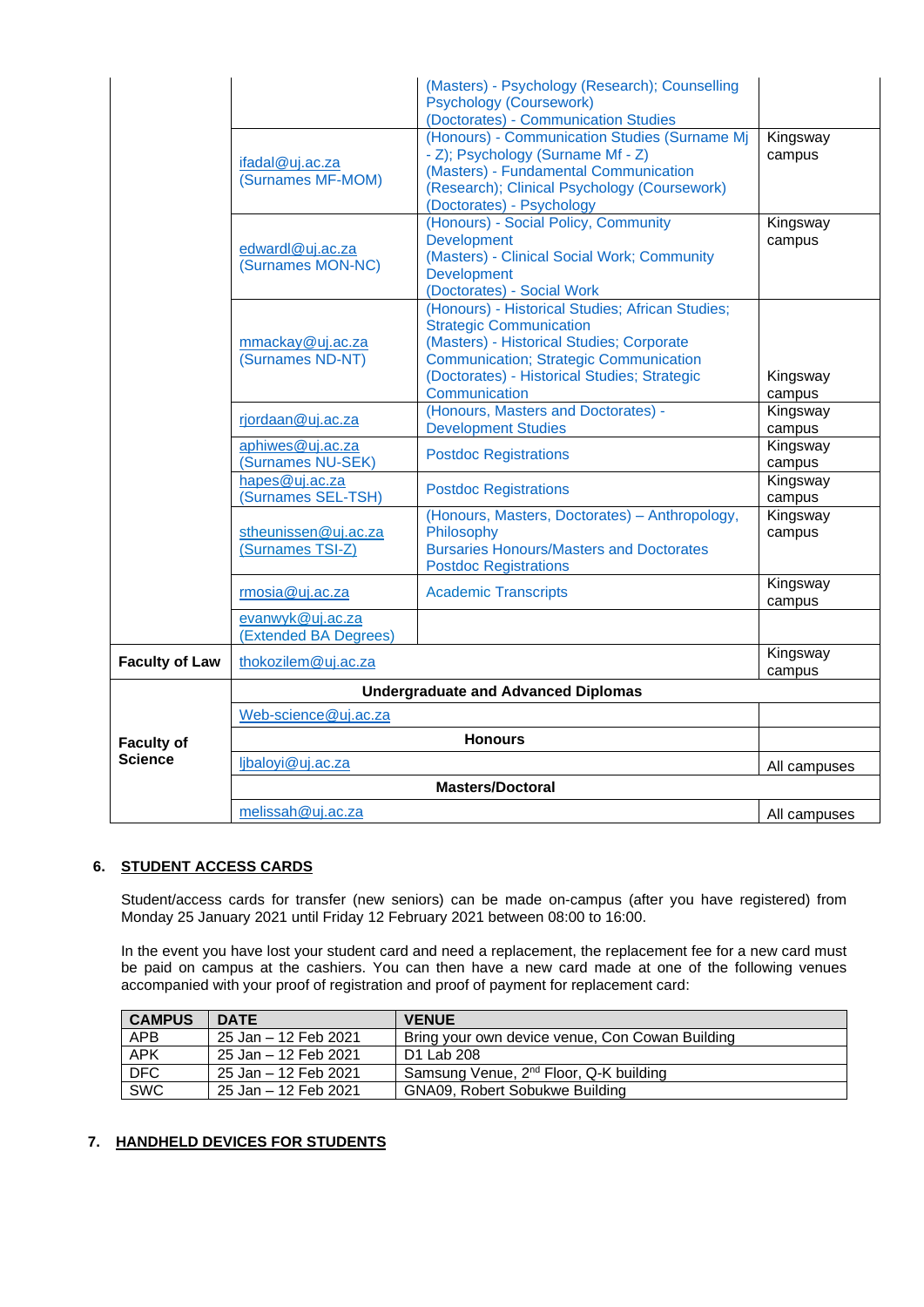For minimum specifications and information on handheld devices please use the following link <https://tinyurl.com/UJdevices>

# **8. APPEALS**

Should you want to appeal the academic exclusion (F7 or 7F), you may submit an appeal to your College/ Faculty by following the link[: https://tinyurl.com/UJappeals](https://tinyurl.com/UJappeals) and steps indicated, to submit your appeal.

#### Appeals may only be submitted to the relevant College/Faculty as follows:

| <b>College of Business and Economics:</b>      | 11 December 2020 until Wednesday, 26 January 2021 |
|------------------------------------------------|---------------------------------------------------|
| <b>Faculty of Art, Design and Architecture</b> | 11 December 2020 until Wednesday, 26 January 2021 |
| <b>Faculty of Education</b>                    | 11 December 2020 until Wednesday, 26 January 2021 |
| <b>Faculty of Engineering and the Built</b>    | 11 December 2020 until Wednesday, 26 January 2021 |
| <b>Environment</b>                             |                                                   |
| <b>Faculty of Health Science</b>               | 11 December 2020 until Wednesday, 26 January 2021 |
| <b>Faculty of Humanities</b>                   | 11 December 2020 until Wednesday, 26 January 2021 |
| <b>Faculty of Law</b>                          | 11 December 2020 until Wednesday, 26 January 2021 |
| <b>Faculty of Science</b>                      | 11 December 2020 until Wednesday, 26 January 2021 |

### **PLEASE NOTE: Students who have not been promoted to the following year of study should consult with the relevant Faculty Officer to enquire about adding modules after registration.**

The following students will not be able to register:

- Students with some form of exclusion due to a transgression.
- Students with an academic exclusion (F7/7F/BF/DF) result code.

# **9. ACADEMIC REGULATIONS**

The Academic Regulations for 2021 will be available on the<https://tinyurl.com/UJregulations> and ULink.

# **10. FACULTY RULES AND REGULATIONS (YEARBOOK) 2021**

2021 Faculty Rules and Regulations (Yearbooks) will be available on College / Faculty web pages. <https://www.uj.ac.za/faculties/>

### **11. TIMETABLES – Only applicable to undergraduate students**

The 2021 undergraduate lecturing and final assessment (exam) timetables, plus test dates will be available at the following link <https://tinyurl.com/UJTimeTable>

Other timetable related documents (e.g. the 2021 UJ Academic Calendar, the various timetable formats and information regarding lecturing timetable switches) will be included.

Post Graduate timetables is available for the relevant department.

Personalised lecturing timetables are accessible via uLink after registration.

### **12. MERIT BURSARIES – Only applicable to undergraduate continuing students**

Merit bursaries will automatically be allocated to your student account. For more information please follow this link to the student finance web page [https://www.uj.ac.za/studyatUJ/Student-Finance/Pages/Merit-](https://www.uj.ac.za/studyatUJ/Student-Finance/Pages/Merit-Bursaries.aspx)[Bursaries.aspx.](https://www.uj.ac.za/studyatUJ/Student-Finance/Pages/Merit-Bursaries.aspx)

### **13. INTERNATIONAL STUDENTS**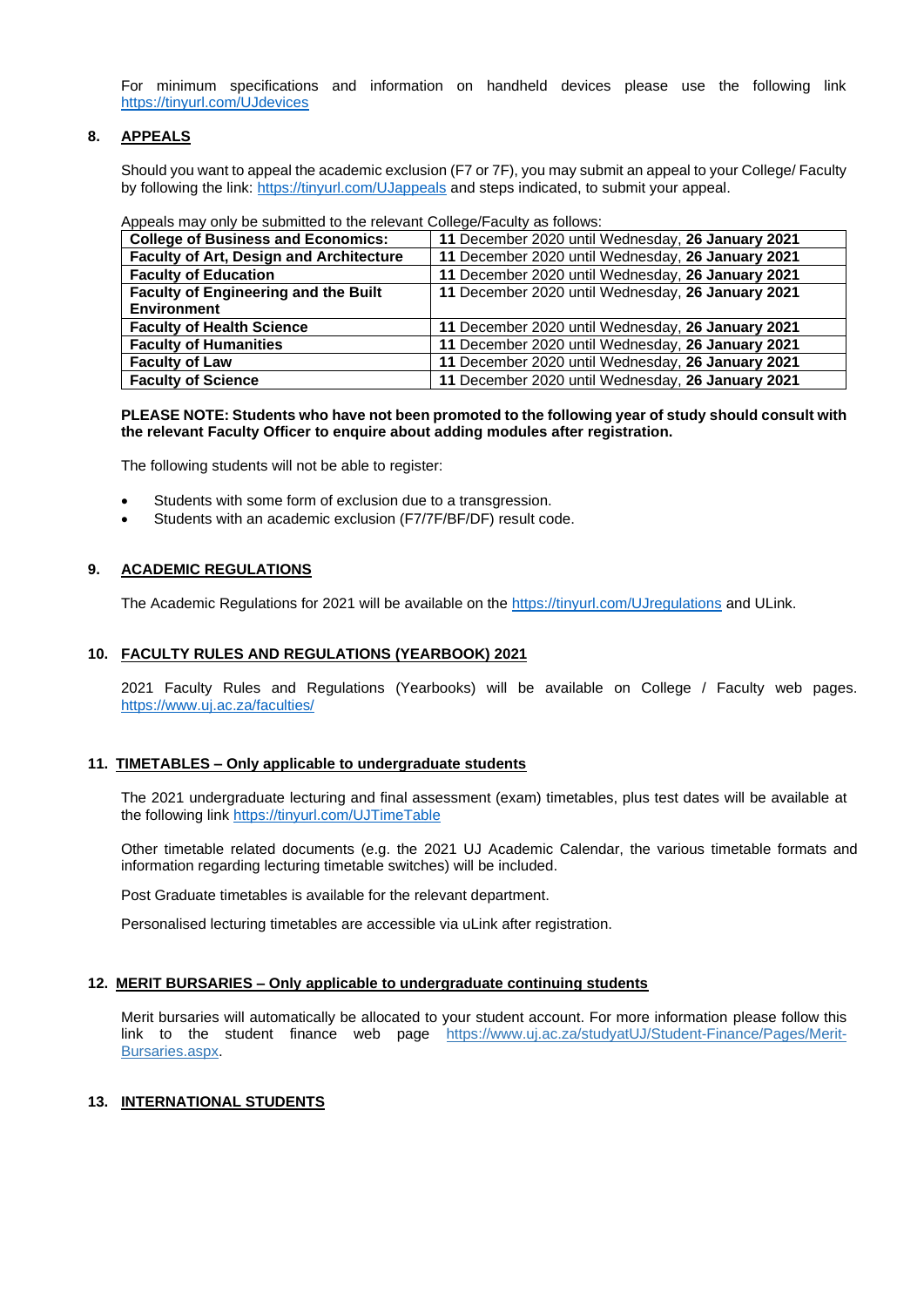Undergraduate and Postgraduate students who are abroad and will still be in their home countries during the registration period may be allowed to register conditionally under the conditions explicated below. (International students who are in South Africa at the time of registration are not eligible for conditional registration).

Requests for conditional registration are approved by the Registrar and the relevant executive dean.

Conditions:

- Must register during the formal registration period;
- Must pay the applicable registration amount, which includes a non-refundable registration fee and ICT levy;
- Must sign the conditional registration agreement (in addition to the standard registration agreement). The document is available on the registration page of the UJ website: and
- Must provide all required documents and be able to attend classes in person from 1 April 2021.

Please note that non-compliance with the conditions listed above by 31 March will result in a cancellation of registration by the Faculty. The standard cancellation rules in respect of fees will apply. Conditionally registered students are not eligible for placement in residences. Upon full registration, students may be considered for placement in UJ residence, should there be spaces available.

The Division for Internationalisation will be assisting with off-campus clearance from Monday 11 January 2021. The University would like to encourage students to make use of the off-campus registration process, including the international off-campus clearance.

- Temporary Residence Visa holders (i.e. Study, Work (postgraduate part-time), Critical Skills Visa, and Relative with endorsement to study at the University of Johannesburg or Diplomatic Permit), Special Dispensation (i.e. ZEP) will need to submit proof of valid medical aid cover, registered and administered in South Africa in accordance with the Medical Schemes Act.
- First time registering students with a Temporary Resident Visa (i.e. Study, Work (postgraduate part-time), relative with endorsement to study at the University of Johannesburg or Diplomatic) will need to submit certified copies of passport, and/or valid visa.
- Permanent Residence Permit holders, Asylum Seekers and Refugees with valid permits will be required to submit a certified copy of the permit

| <b>Contact</b>         |               |                                                                             |                     |                    |
|------------------------|---------------|-----------------------------------------------------------------------------|---------------------|--------------------|
| person                 | <b>Campus</b> | <b>Office</b>                                                               | <b>Tel</b>          | <b>Email</b>       |
| Mr Tshepang<br>Marumo  | APK & SWC     | International House<br>Madibeng Building, Auckland                          | +27 (0) 11 559 2096 | tshepangm@uj.ac.za |
| Mrs Mampou<br>Ngqumshe | <b>APK</b>    | Park, Kingsway Campus                                                       | +27 (0) 11 559 4517 | mampoum@uj.ac.za   |
| Mr Thabang<br>Mothebe  | <b>DFC</b>    | Ground Floor, Maropeng<br><b>Building</b>                                   | +27 (0) 11 559 6510 | thabangm@uj.ac.za  |
| Ms Palesa<br>Makwela   | <b>APB</b>    | International Admission<br>Office Ground Floor Con<br>Cowan Building        | +27 (0) 11 559 1027 | pmakwela@uj.ac.za  |
| Ms Shantelle<br>Sass   | <b>APK</b>    | International House<br>Madibeng Building, Auckland<br>Park, Kingsway Campus | +27 (0) 11 559 7780 | ssass@uj.ac.za     |

Documents to be forwarded to: [thabangm@uj.ac.za](mailto:thabangm@uj.ac.za) or [pmakwela@uj.ac.za](mailto:pmakwela@uj.ac.za)

# **14. ACADEMIC CALENDAR**

The University of Johannesburg Academic Calendar can be accessed at the following link **<https://www.uj.ac.za/about/Documents/Academic%20Calendar%20for%202021.pdf>**

**LECTURES WILL COMMENCE ON MONDAY 15 FEBRUARY 2021.**